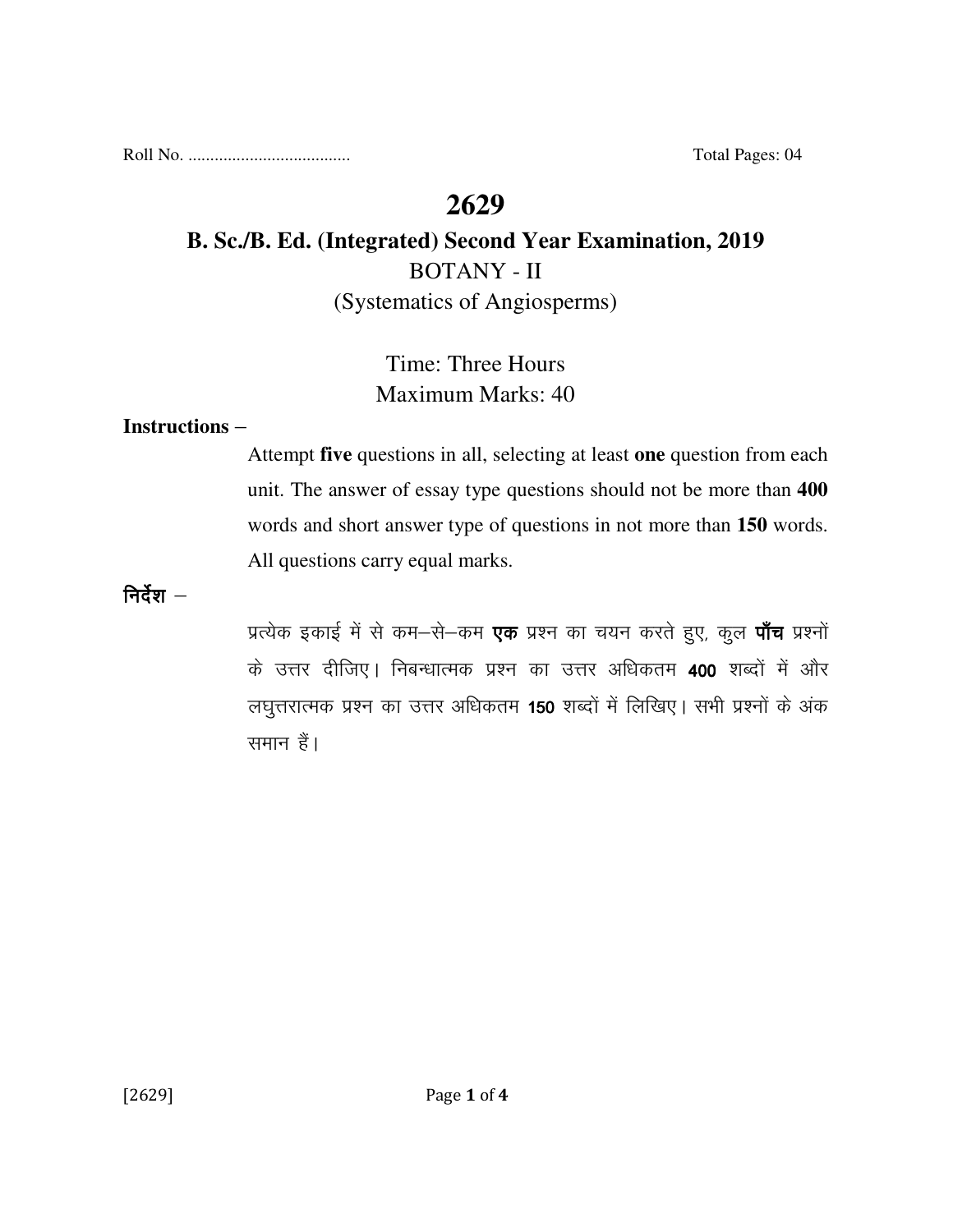## $UNIT - I /$  इकाई - **I**

Q.1 What do mean by a Natural System of classification? Discuss one such classification of your syllabus. Write its merits and demerits. एक प्राकृतिक वर्गीकरण पद्धति से आप क्या समझते हैं? आपके पाठ्यक्रम के एक प्राकृतिक वर्गीकरण की विवेचना कीजिए। इसके गुण-दोष लिखिए।

#### $OR$  / अथवा

 Discuss phylogenetic system of classification given by Engler and Prantl. Write its merits and demerits.

एन्गलर एवं प्रेन्टल द्वारा दिए गए जातिवृत्तीय वर्गीकरण पद्धति की विवेचना कीजिए। इसके गूण–दोष लिखिए।

# $UNIT - II /$  इकाई – **II**

Q.2 What is Binominal nomenclature of plants? Write principles and rules of ICBN. पौधों की द्विनाम पद्धति क्या है? ICBN द्वारा दिए गए विभिन्न सिद्धान्तों व नियमों को लिखिए।

#### $OR$  / अथवा

Write notes on the following –

- (a) Taxonomic categories
- (b) Identification keys

निम्नलिखित पर संक्षिप्त टिप्पणी लिखिए  $-$ 

- (अ) वर्गिकी पद
- (ब) पहचान -कुँजी

# $UNIT - III / \overline{x}$  काई - III

Q.3 Describe the floral characters, floral formula, floral diagram and ten economic importance plants of family Brassicaceae.

कूल ब्रेसीकेसी के पूष्पीय लक्षण, पूष्प सूत्र, पूष्प आरेख तथा दस आर्थिक महत्व के पौधों का वर्णन कीजिए।

[2629] Page 2 of 4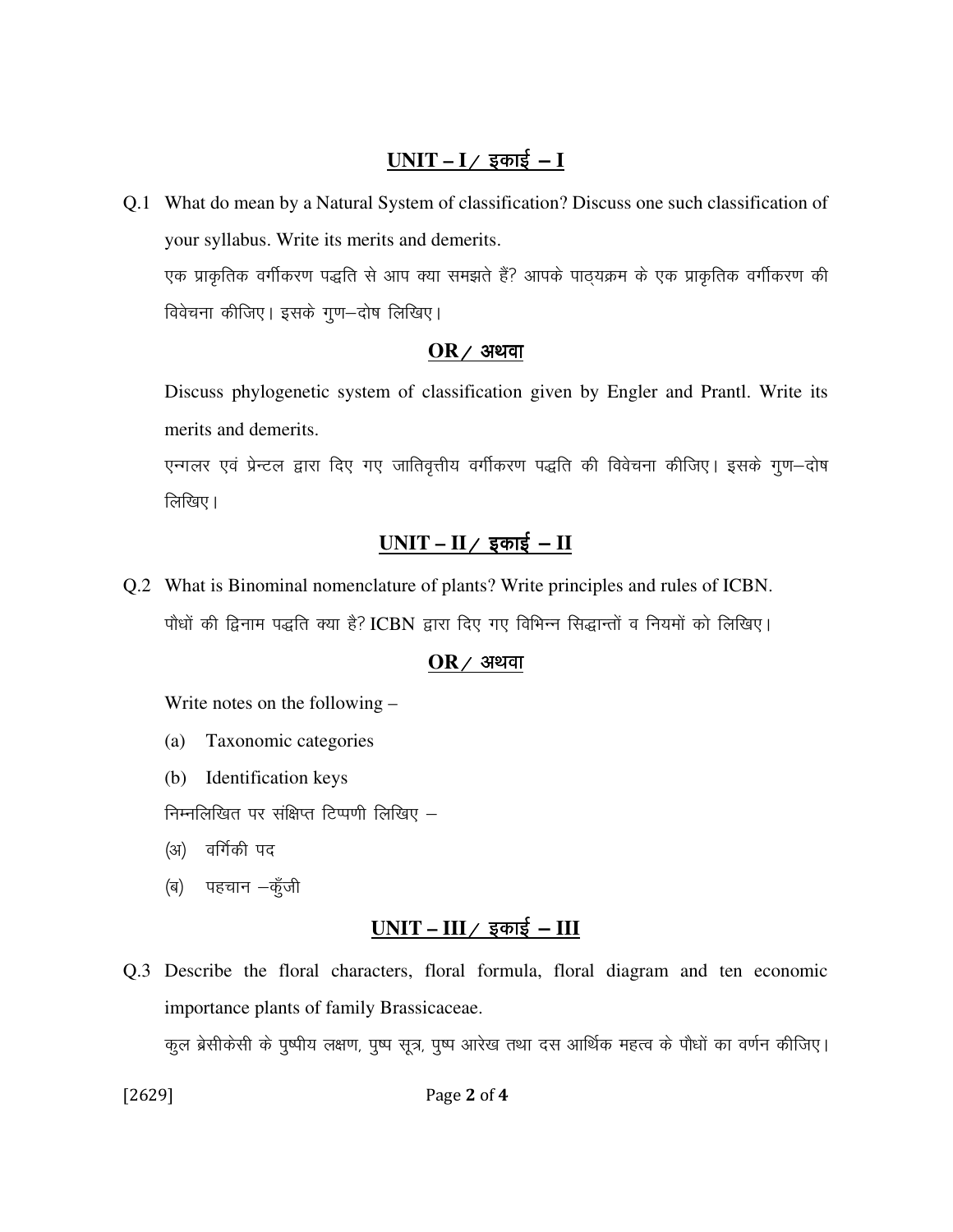#### $OR$  / अथवा

Write short notes on the following –

- (a) Inflorescence of Apiaceae
- (b) Floral diagram of Fabaceae
- (c) Androecium of Malvaceae

निम्नांकित पर लघु टिप्पणी लिखिए  $-$ 

- (अ) एपिएसी का पुष्पक्रम
- (ब) फेबेसी कुल का पुष्प आरेख
- (स) मालवेसी कूल का पुमंग

## <u>UNIT – IV / इकाई – IV</u>

Q.4 Describe various types of Inflorescence found in the members of Asteraceae.

एस्टरेसी कूल के सदस्यों में पाए जाने वाले विभिन्न पुष्पक्रमों का सचित्र वर्णन दीजिए।

#### $OR$ / अथवा

Write short notes on the following –

- (a) Translator and Pallinium
- (b) Verticillaster Inflorescence

निम्नांकित पर लघु टिप्पणी लिखिए  $-$ 

- (अ) ट्रांसलेटर एवं पालिनियम
- (ब) कूटचक्रक पुष्पक्रम